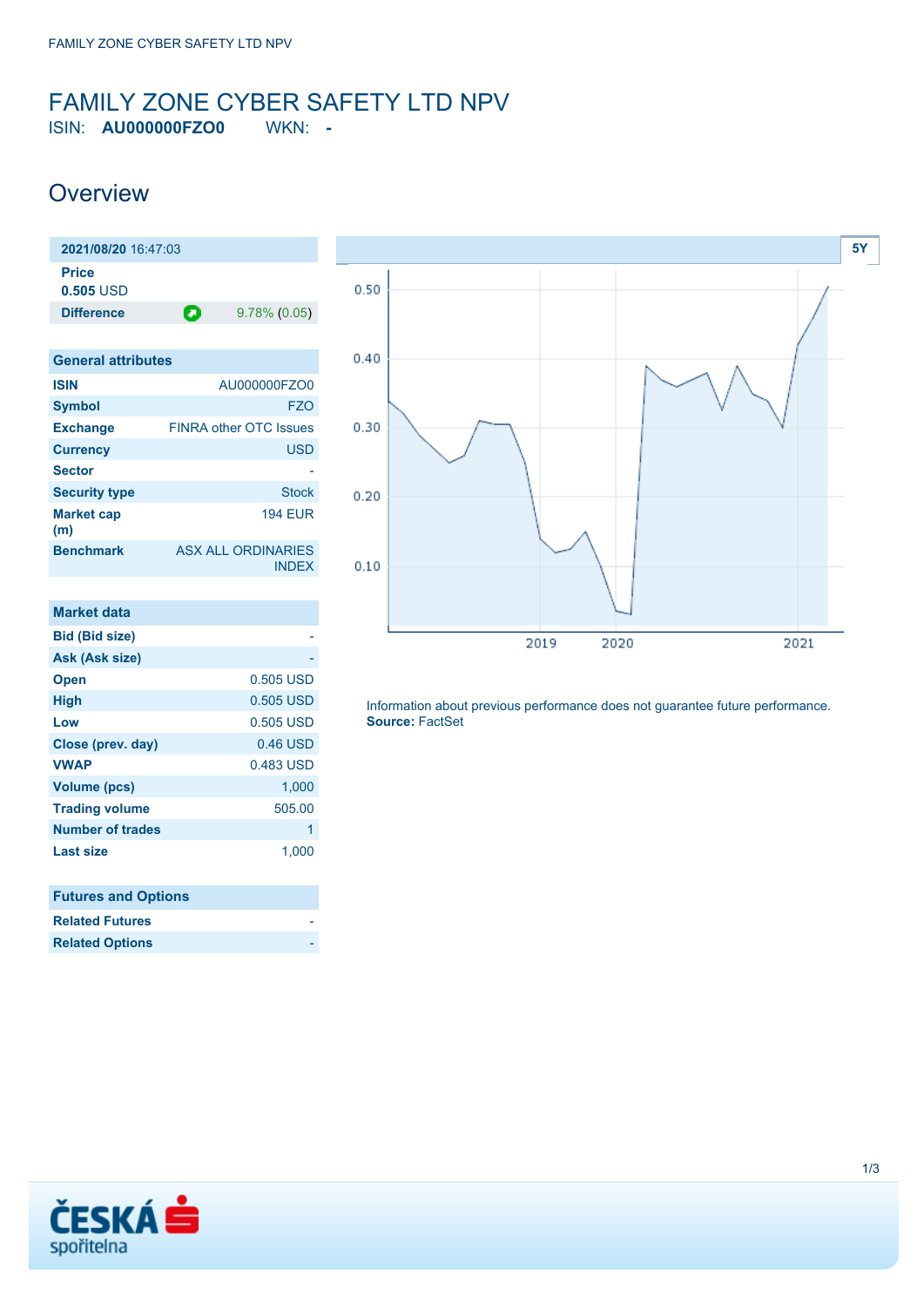## Details

**2021/08/20** 16:47:03 **Price 0.505** USD

**Difference D** 9.78% (0.05)

**General attributes ISIN** AU000000FZO0 **Symbol** FZO **Exchange** FINRA other OTC Issues **Currency** USD **Sector Security type** Stock **Market cap (m)** 194 EUR **Benchmark** ASX ALL ORDINARIES INDEX

| <b>Market data</b>      |           |
|-------------------------|-----------|
| <b>Bid (Bid size)</b>   |           |
| Ask (Ask size)          |           |
| <b>Open</b>             | 0.505 USD |
| <b>High</b>             | 0.505 USD |
| Low                     | 0.505 USD |
| Close (prev. day)       | 0.46 USD  |
| <b>VWAP</b>             | 0.483 USD |
| <b>Volume (pcs)</b>     | 1,000     |
| <b>Trading volume</b>   | 505.00    |
| <b>Number of trades</b> | 1         |
| Last size               | 1.00      |

| <b>Performance and Risk</b> |          |       |           |  |
|-----------------------------|----------|-------|-----------|--|
|                             | 1Y<br>6m |       | <b>3Y</b> |  |
| <b>Perf</b> (%)             |          |       |           |  |
| Perf (abs.)                 |          |       |           |  |
| <b>Beta</b>                 | 2.25     | 2.15  | 0.94      |  |
| <b>Volatility</b>           | 65.09    | 89.01 | 754.06    |  |



Information about previous performance does not guarantee future performance. **Source:** FactSet

| <b>Price data</b>                           |                        |
|---------------------------------------------|------------------------|
| Ø price 5 days   Ø volume 5 days (pcs.)     | 0.277 USD (7,487)      |
| Ø price 30 days   Ø volume 30 days (pcs.)   | 0.171 USD (74,447)     |
| Ø price 100 days   Ø volume 100 days (pcs.) | $-$ USD (61,733)       |
| Ø price 250 days   Ø volume 250 days (pcs.) | $-$ USD (61,733)       |
| <b>YTD High   date</b>                      | 0.505 USD (2021/08/20) |
| <b>YTD Low   date</b>                       | 0.420 USD (2021/06/08) |
| 52 Weeks High   date                        | 0.505 USD (2021/08/20) |
| 52 Weeks Low   date                         | 0.300 USD (2020/12/08) |

| All listings for FAMILY ZONE CYBER SAFETY LTD NPV |             |                   |                               |                                 |                     |
|---------------------------------------------------|-------------|-------------------|-------------------------------|---------------------------------|---------------------|
| Exchange $\bigoplus$                              | <b>Date</b> | <b>Time Price</b> |                               | <b>Trading volume</b><br>(mio.) | Number of<br>trades |
| <b>FINRA other OTC</b><br><b>Issues</b>           | 20          |                   | 2021/08/ 16:47 0.505 USD 0.00 |                                 |                     |
| <b>Australian Securities</b><br>Exchange          | 05          |                   | 2022/07/ 08:10 0.345 AUD 0.16 |                                 | 193                 |